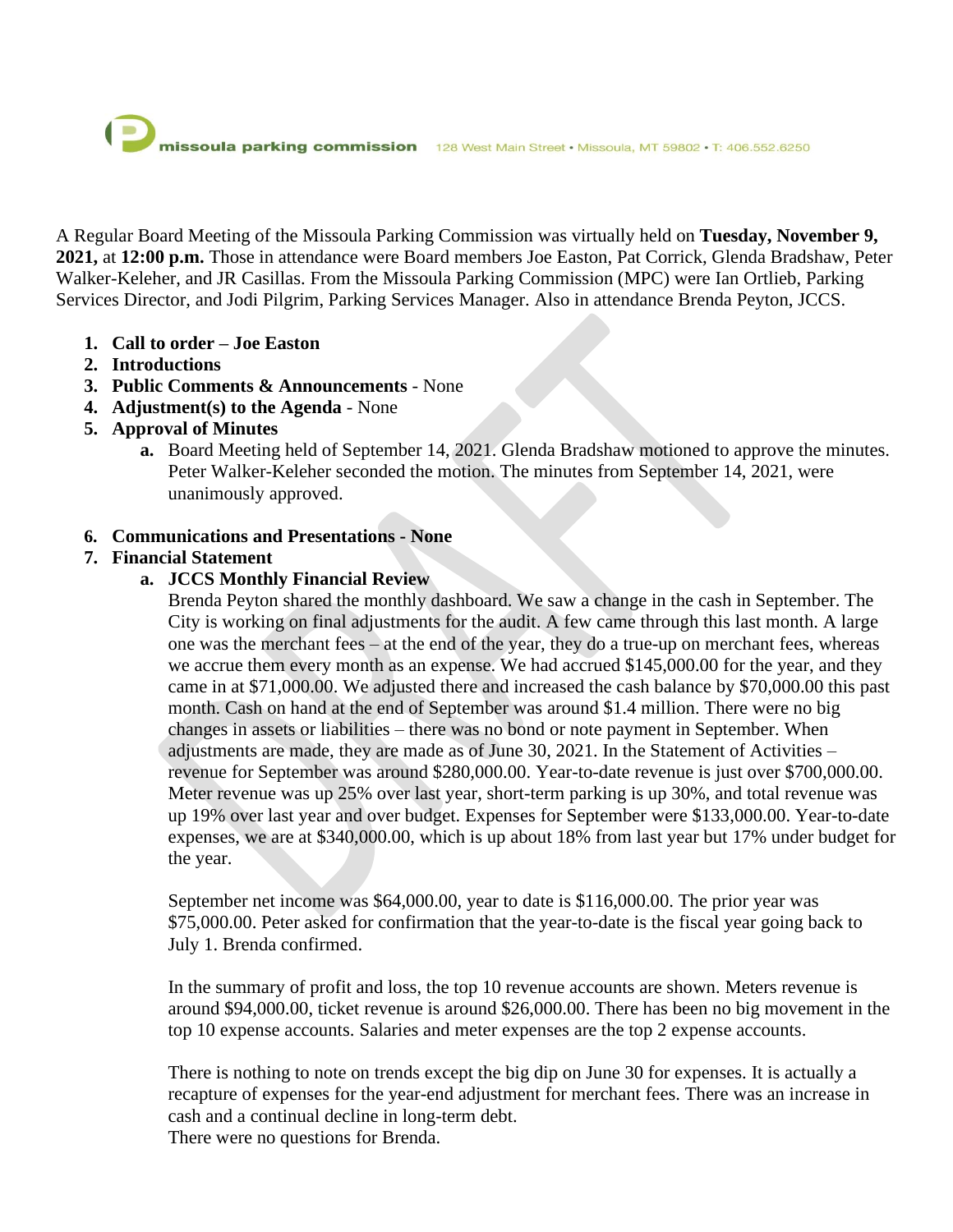## **8. Director's Report – Ian Ortlieb**

MPC's new administrative assistant II started yesterday.

Cyndie Winchell is set to retire at the end of the calendar year. We are working with HR to get that recruitment started. Our goal is to hire someone before or immediately after her last day for a transition that is as seamless as possible. There will be a get-together at the end of December. The Board will get an invite.

A couple of months ago, MPC found some cracking in the concrete at Bank Street. We are set for repairs to start on Thursday. The contractor will cut out the failing concrete and re-pour new concrete. One 30-minute space, one accessible space, and a portion of the drive lane will be blocked during the repair.

A couple of weeks ago, we reviewed the 30% plans of the Front and Main conversion for 2-way traffic. We sent out the traffic study from HDR after providing HDR with some updated inventory numbers of parallel and angled parking. It came out to approximately a 24-space loss in the conversion. A lot of it concerns opening site lines at intersections. There is a portion where they plan to shift angled parking into parallel parking, which will cut out some inventory. We are looking at how that will impact us revenue-wise. It is difficult to pull out the Passport revenue for that because we don't know where they are parking when they use the Passport App to pay. Using Percentages of Passport revenue to Front and Main to get an idea of what revenue per space per day looks like. Ian suggested a new occupancy study during the plan review for the engineers. We have been pulling reads out of our LPR data for the area to determine what occupancy looks like. A lot of what we are finding matches the Kimley Horn study done in 2019. It's not ready yet, but Ian will send it out for review once completed.

MPC would like to start pulling occupancy data from our current leased parking lots. We want to get folks off our waitlists and get them in spaces. We are going to pull LPR data and get some physical counts to true up numbers. We will then build an operational plan to sell spaces.

In new business items, we shared a scope of work from T2 for "hotel integration". It will allow valets to get cars in, but a big part of it is integrating our waitlists into the online environment and allowing people to pay permits online. It will increase our customer service. We will review it in the non-action items.

Ian has been taking a deep dive into the financials with the upcoming audit. Things are looking good.

Glenda Bradshaw asked Ian what the boundaries of the Front and Main conversion. Ian stated it goes from Orange to Madison. There is a mixture of revenue-generating and non-revenue generating spaces in that area. Glenda is interested in not only financials but also on the equity of loss for businesses. Are the losses scattered or concentrated? If concentrated, are they in shopping areas? Ian stated that it's scattered – we lose some in areas and gain in other areas. Looking at it, most of the loss is in the core business district of downtown mostly from the potential conversion from angled to parallel.

Glenda wants to know if we will be having more of an in-depth discussion about the Holiday Inn spots. Ian will be circling back with Charlie because the project has been approved at this point. Glenda asked what was their ask? Were they asking us to build it or manage it? Ian stated that it was just information sharing and circling around the City's capacity for TIF if there were spaces available for the public. Ian will circle back about adding inventory in that area.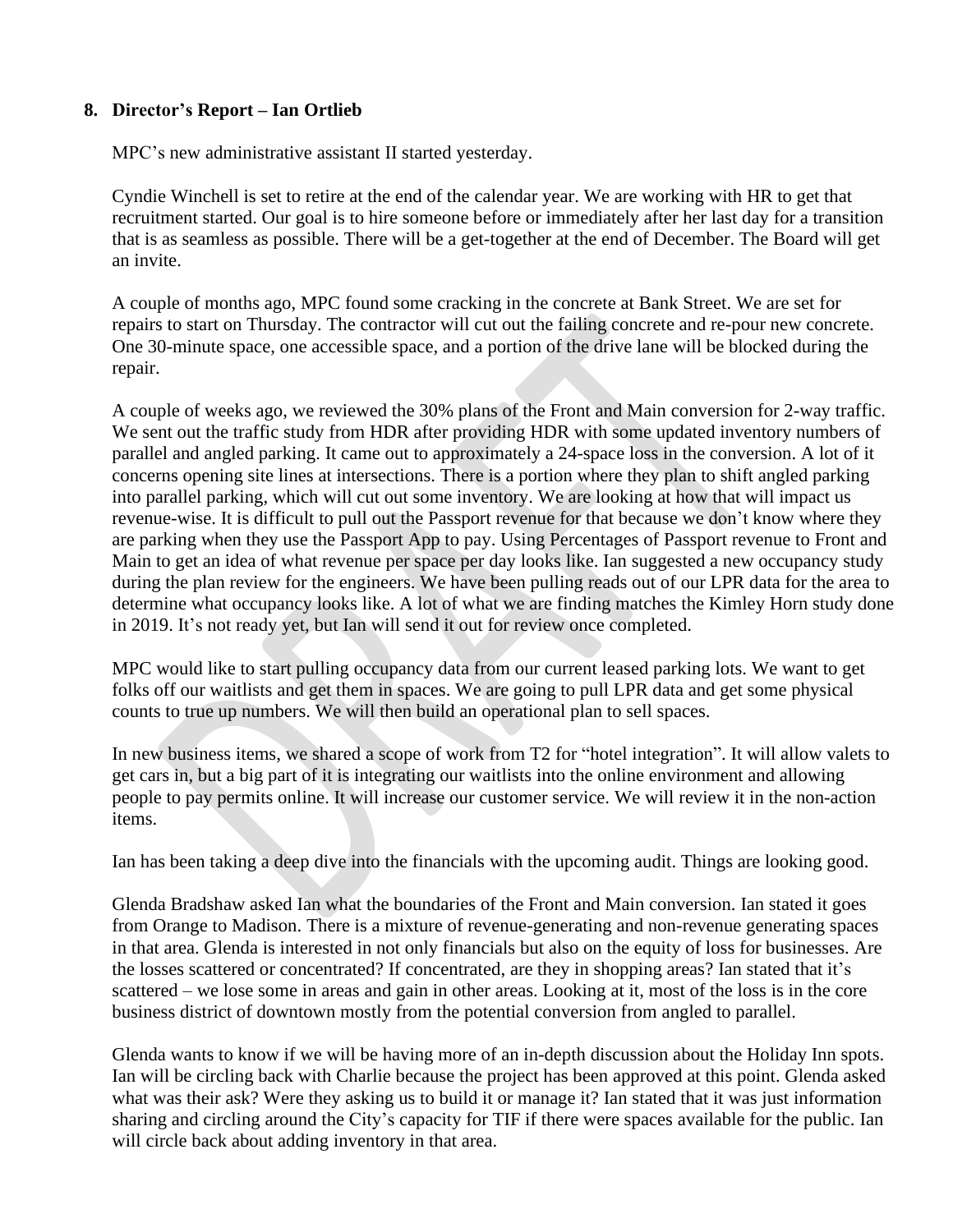Peter Walker-Keleher touched base with Ian a few weeks ago about the Higgins Corridor project. He joined the first meeting there. Peter talked about potential occupancy studies and encouraged Ian to be in touch with Nick Foster, the Higgins Corridor Plan project manager. There could be value in an occupancy study on Higgins. It would be good to gather that occupancy data at the same time.

Glenda asked if MPC does holiday incentives to attract visitors or shoppers to Downtown. Ian stated that we hadn't had that discussion yet because he doesn't think the question was ever asked. Jodi Pilgrim stated that in the past we have been asked by the MDA to offer free parking on Black Friday. It is not a request that has ever been approved. In the past, we have also done a Food For Fines program in November, which doesn't necessarily give an incentive for people to come Downtown for shopping, but does give an additional way to take care of outstanding citation balances they have while also supporting the Food Bank. We have decided not to do that this year because our office is open by appointment only, which makes it more difficult for people to come in and provide food items in lieu of fines. That will be pushed back until we have a fully open office. We do not charge for parking on Thanksgiving, but the day after Thanksgiving, we do. In the past, we have tried to work with the Missoula Downtown Association to offer validations to businesses that they could provide to people that come shop in their stores. So far, no business has been interested in that. Glenda noted that the process does seem difficult to navigate in this environment. She asked if there was interest or capacity for next year, to do free parking on Black Friday? Maybe this could be put on as an agenda item next year. Jodi will take note to add to our discussion for next year in August.

Joe asked if it had been a long time since we had done violation forgiveness passes. Jodi stated that we used to do them on Halloween, and it has been about two years since we did that. Joe stated that that could be an option for holiday shoppers as well.

Ian asked if the Board wanted to discuss this upcoming Black Friday now. Joe does not believe it rises to the Board level but asked what other board members think. Peter stated it is not a board-level decision, and he believes that in order to do something appropriately that is coordinated with the MDA, etc., the timing of earlier in the year makes more sense. Joe asked Ian and Jodi to gather information this year and put together a plan for next year.

Joe noted that we are coming up on Ian's six months, and he is coming to the end of the probation period. He will be reaching out to City HR. January 19 is six months. We may not have a December meeting, so he will be reaching out to Board members for comments and opinions so he can meet with Ian in the middle of December. Through coordination with HR, other staff members, and Board members, they will look at moving Ian out of his probation period.

Ian added Anderson ZurMuehlen started their audit. We have provided them with preliminary reports and are working on questionnaires. They are trying to schedule a field visit for this week.

## **9. Action Items - None**

## **10. Non-action Items**

## **a. New Business**

## **i. T2 Hotel Integration**

Ian shared the Statement of Work from T2 on the Hotel Integration and integration of permits and leases online. He passed it over to Jodi for an overview.

Jodi stated that MPC reached out to T2 because we have the Mercantile hotel with a valet, and there is a new hotel called the Wren opening next spring that will also utilize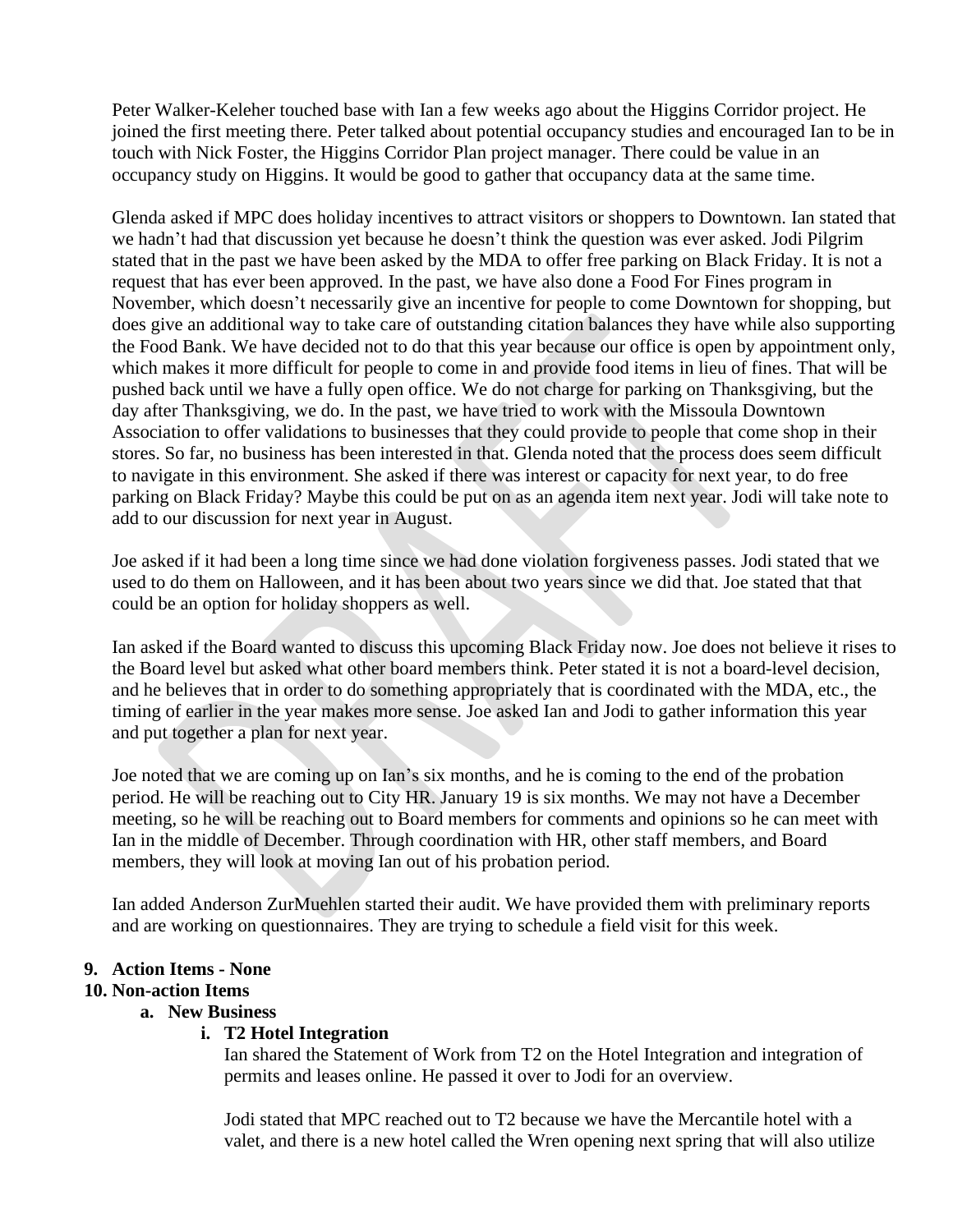valet services. Both hotels will utilize the Park Place garage. Currently, the Mercantile leases 66 spaces in the Park Place garage that they utilize for their valet parking. Those spaces are signed, and the valets are required to back in the cars and place a sign in the window for enforcement. We would like to do away with window permits so that we can utilize our LPR software for all enforcement. To do that, we need our permits to be available online so that customers like the valets can go into an online portal and add license plates of the vehicles they will be parking within the lease areas to their existing permits. This will allow us to remove the signage that marks public use spaces as valetonly parking spaces. It will also be useful for other businesses that have multiple permits – they will be able to manage their employee's license plate changes without having to contact our office and have license plate changes made through our administrative team. It will also allow people to pay their permit fees online. Currently, people receive a lease invoice, and they must either call in or mail in to make their payment. There is no online payment option. Several leaseholders have requested this functionality over the years. Finally, it will allow for our waitlists to be transferred from Excel spreadsheets to the online portal. It will automate a lot of our administrative processes for leased parking.

Ian mentioned that there is great potential to minimize that turn-around time from when someone cancels to when a new leaseholder purchases that lease. It would eliminate some burden from our administrative staff, but it will also add a higher level of customer service.

Glenda is a fan of automating the process so that we are not keeping waitlists on spreadsheets. She is 100% on board with that. If the ask is to give more lease spaces to hotels Downtown, it is a hard no for her. She is not sure if this is combined like we're doing it to do the hotel thing. It seems like two requests – automation for all users in the system and then the request for the hotel purchasing spaces. She explained that there was a charette for Downtown business owners, and there was an overwhelming request for employee parking and for street parking for customers. None of them said they wished that more parking would be leased to the hotels Downtown. This, to Glenda, is two steps forward in automation and 12 steps back on giving more spots to hotels. Giving a new hotel more parking is a disincentive for hotels to build their own parking. The citizens of Missoula pay for these structures.

Joe largely agrees. He asked Jodi if the change in the automation and technology will allow for the hotels to have access to any more spaces than what they already have leased. Jodi responded no. The spaces we are talking about for the Mercantile are spaces they already have, and the spaces for the Wren are spaces that they already have. The Wren is currently at the top of the business waitlist for spaces that come available in the Park Place garage. It would do two things – it would allow for the spaces they already have to be managed on the day to day by them instead of by our administrative team, and for them to purchase hourly pay passes to park vehicles in hourly pay spaces.

Joe asked, what if a hotel grabs 25 hourly parking spots – is there any cap or restriction or throttle that we must limit that? Jodi responded yes. The caps are set through that permitting program that T2 will set up for us, and it would be based on the customer type. So we would be able to say customer type "hotel" is allowed up to 3 hourly passes for a day. Once they use the three passes, they can no longer purchase more.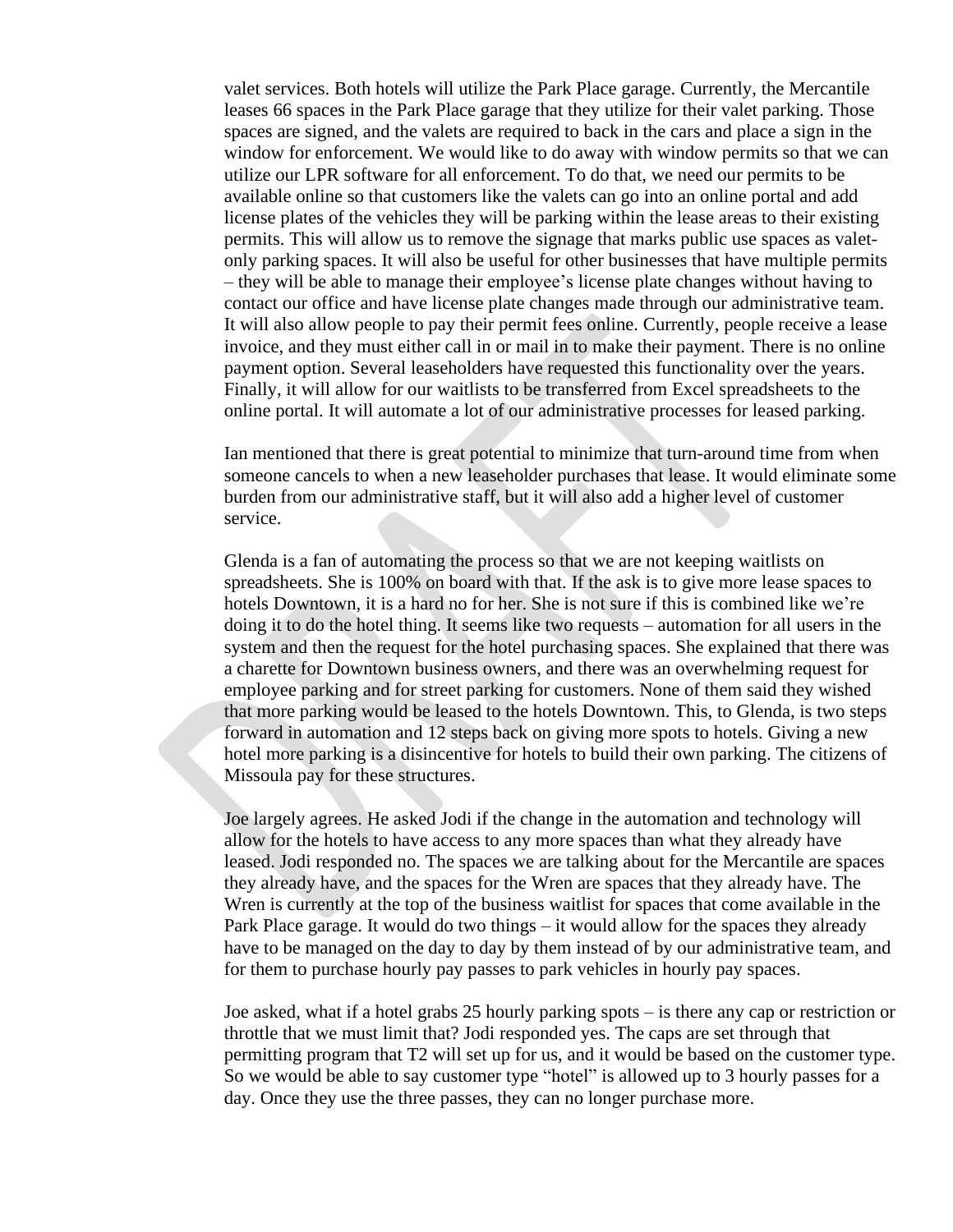Glenda asked because the Wren is not yet open and leases reset annually; she would love to have a larger discussion about how many spaces we as a parking commission would like to allocate to single users and whose expense is that. And is that the intended outcome of bonded structures that cost millions of dollars? Who is being shut out of parking opportunities because of it? So, without further conversation, she is not in support of this.

Pat Corrick asked how many spaces the Mercantile has access to right now that came with their purchase of that property. Jodi responded that they currently have access to 67 spaces inside of the Park Place garage. Pat asked if that includes spaces that they lease or if that is just 67 spaces they have access to. Jodi stated that those are the spaces that they lease. Pat was under the impression that there were a certain number of spaces that flowed with the title to the Mercantile – is that accurate? Jodi responded that there were 30 spaces that were set aside when the Park Place structure was built for any business that purchased that Mercantile building. These spaces were listed as "available to the purchaser," so those 30 are included in the 67 lease spaces they have. They do pay the same rate that any other business that purchased a lease space would be paying. Pat asked to be confirmed that they have an additional 37 spaces that they are leasing. Jodi replied yes. Pat tends to agree with Glenda and Joe that those structures are really built and intended for Downtown business and shopping. He is curious about the 37 leased to the AC and spaces we lease to The Wren. He asked how The Wren came to the top of the waitlist. Jodi explained that they got on the waitlist years ago when they started planning for that hotel. Pat asked if that was for employees or overnight hotel guest parking? Jodi explained it was for valet parking, so they would be parking their hotel guest cars in the structure. Pat asked how many spaces they wanted. Jodi stated that they currently have 14, and when they got on the waitlist, they got on for 50 spaces. Joe clarified that the first 36 that come available are marked for The Wren. Jodi confirmed.

Glenda asked how many are on the waitlist total in businesses versus individuals. Jodi stated that the business waitlist currently has 194 on it, and the individual waitlist has three people on it. Glenda asked if someone asks for 37 spaces does that mean they get 37 spaces? Jodi explained that it does not, but it does give them a priority. How the waitlist policy currently works is when a spot becomes available, we contact the person at the top of the waitlist and offer them the available space. With the Park Place garage, it is complicated by the bonding ratio that we must maintain – a certain number must be sold to individuals and a certain number to businesses, so if it is an individual space that opens, we don't call The Wren, we call the next person on the individual list. Joe clarified the ratio is 51% individual to 49% business. Glenda asked how many physical spaces were in the garage. Jodi stated 333 total, 53 are hourly spaces, and the rest are lease spaces. Glenda noted that if The Wren gets all the spaces they are asking for, fully 1/3 of the parking structure would be valet parking, and we have an extensive list of business people who want access, which doesn't include the hotel's access to the hourly spaces. She is uncomfortable with the use and distribution of that public asset.

Joe asked that we bring forward the policy of our waitlists again in our next meeting. It might be a larger Downtown conversation, but the Board needs more information. Joe doesn't want to make policy decisions on the fly. Jodi agreed to come back to the meeting with our existing policy and some options for updating the policy. She asked if he wanted it on as an action item or discussion. Joe asked that it go on as a discussion.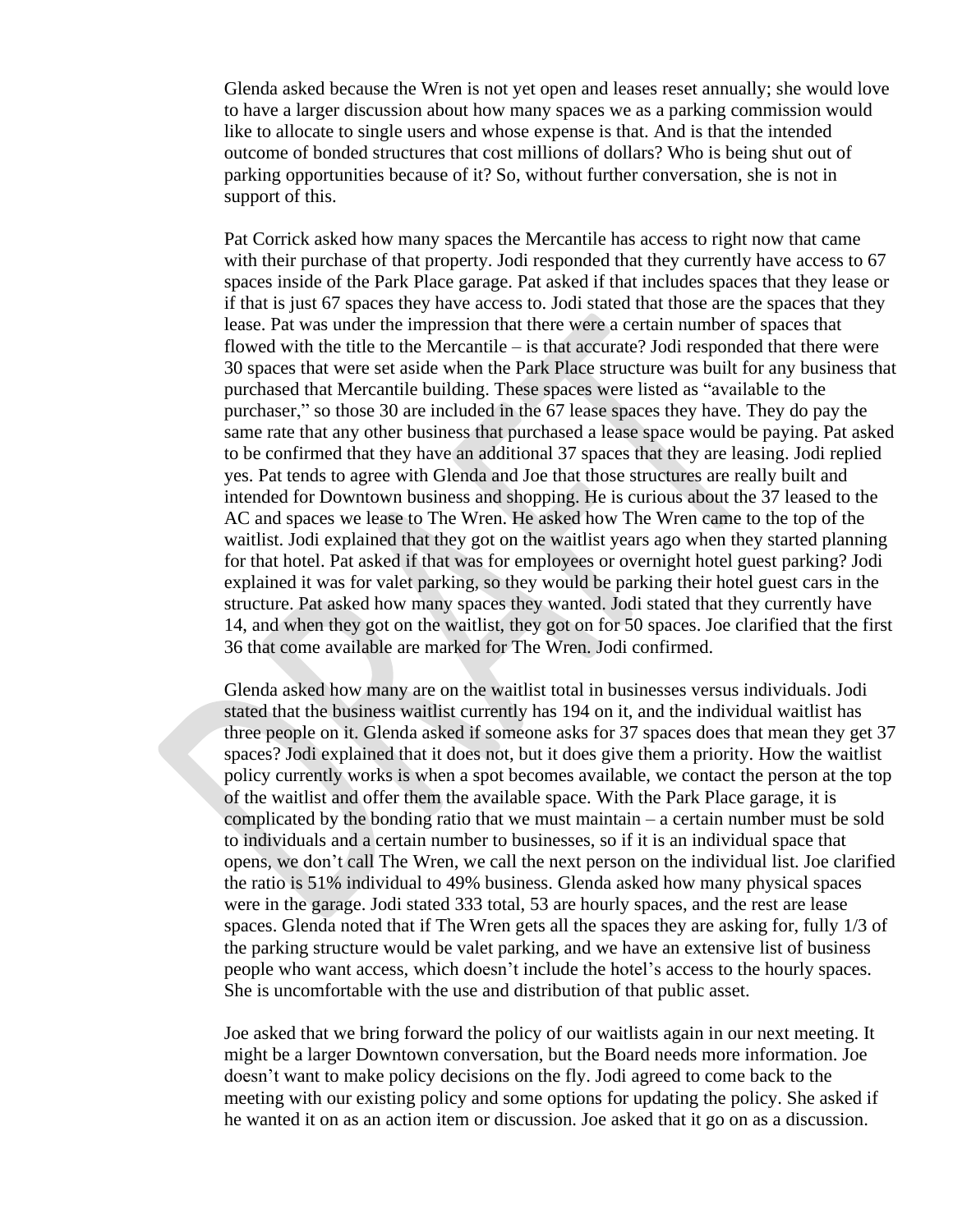Pat also wants us to consider times when the hotels have access to parking, not during the day at some sort of a discounted rate where they must be out by 7-7:30 am. Peter asked if this scope of services from T2 could be disconnected from this discussion of hotels. He asked if, regardless of if there are 60 spaces for hotels of 100 spaces, this work as outlined in the scope of services would be valuable to the administrative processes of the Parking Commission. Jodi replied that that was correct. It would be used for all businesses that have lease spaces in all our leased lots and structures, not just hotel leases. Peter noted that he is not seeing anything in the scope of services that increase the number of spaces allocated to hotels. Based on what he has heard, he is in favor of the scope of services presented. He is also in favor of the policy discussion. Joe stated that it is not an action item – it is within the budget and within the director's authorization to approve. It was brought forward as a non-action item.

Ian added that with the waitlist functionality being moved online, we would be in a position to set programming toward policy decisions.

Peter commented that part of the plan would be an email-driven system. Do we need to make sure that there is a mode of communication in addition to email? Just consider that as MPC implements new technology.

Glenda wants constituents Downtown to provide feedback on the waitlist and lease policies so that everyone can hear directly from business owners what the need is across multiple businesses and for employees. She would also love to hear what the hotels making the requests for spaces views are – will they be using them for employees? And what is their holistic approach to parking is outside of utilization. Because of the existing need for employee parking – she wants to understand what they are asking for and what they are providing.

#### **ii. Meeting date/times**

Ian noted that we need to book next year's meeting dates and times. Ian wants to gauge what times and dates work for Board members. Joe likes this slot and the consistency in it. He is interested in the appetite and interest of the City, Commissioners, and the public for meeting in person. The meeting time works for Pat. Glenda likes the current day and time and would be fine meeting in person as long as COVID stays where it is with vaccinated people. JR and Peter agree to keep the same meeting time. Joe directed Jodi and Ian to set the meeting time out at least through the end of the fiscal year and asked to get the Jack Reidy room. He asked that Ian talk to City Attorneys and HR, etc., about the switch to in person.

Joe asked to look at a date in the first quarter of 2022 for a Board or Strategic planning retreat. It would be about a 4-hour time commitment and not in lieu of a regular meeting.

#### **b. Old Business**

#### **11. Setting of next meeting** (January 11, 2022, Jack Reidy Conference Room or via virtual meeting) **and adjournment**

Respectfully submitted,

Jodi Pilgrim